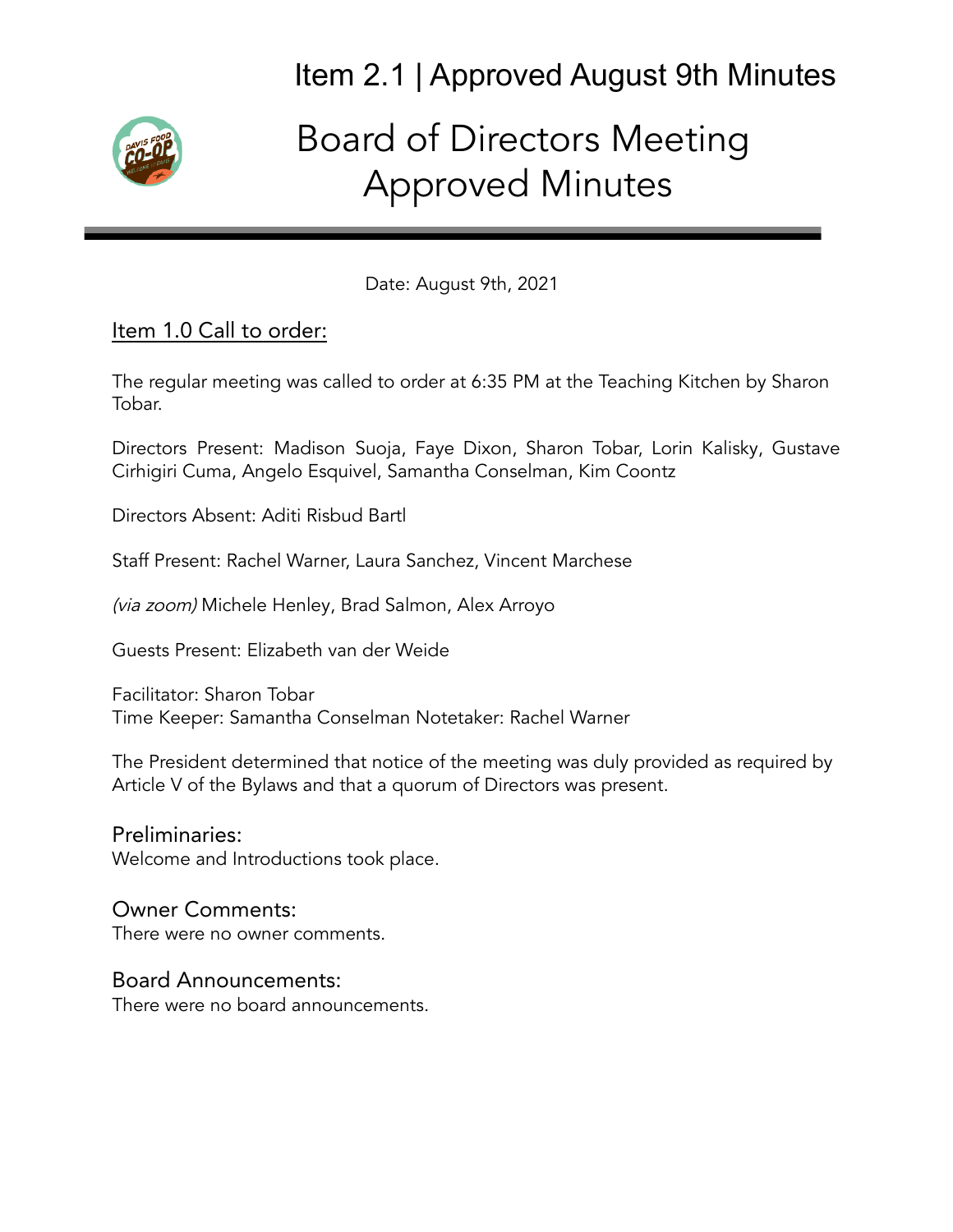#### Agenda Review:

Lorin motioned to add a 10 minute closed session to the agenda. Kim moved to add item 4.2a, "Strategic Planning Membership" to the agenda Samantha moved to adopt the agenda with the added items. Kim seconded the motion, all were in favor and the motion passed unanimously.

#### Item 2.0 Consent Calendar

The Facilities task force report will be given verbally under item 4.2 B. Item 4.4 , "Board development", should be removed from the agenda. Samantha motioned to approve the consent calendar with the given changes, Lorin seconded. All were in favor and the motion passed unanimously.

#### Item 3.1 - President's Report

Sharon discussed what was done at the Executive Meeting and gave her President's Report to the Board. She emphasized that the committees and task forces need to meet this month to finalize their charters and set a meeting schedule for the Board year

# Item 3.2 - GM Operations Update

Laura went over her Operations Update for June-July.

#### Item 3.3 - Ends Report

Laura presented on her Ends Report for this quarter, discussing the end of "Staff who are valued, educated and motivated". She discussed the changes in roles and positions, pay and compensation, training, and other benefits and programs designed to ensure staff are valued, educated and motivated.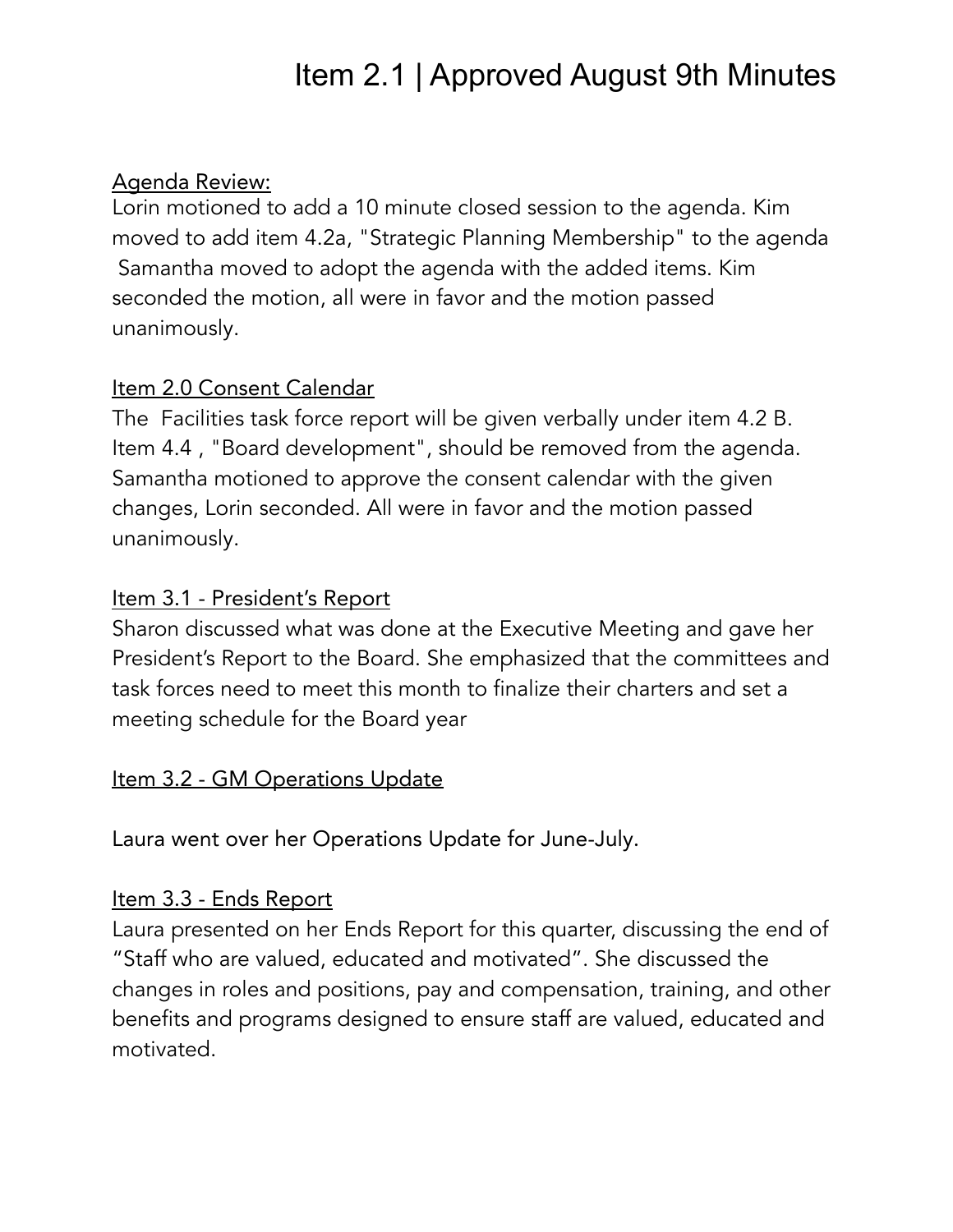Samantha motioned to accept the Ends Report as given. Faye seconded, all were in favor and the motion passed unanimously.

BREAK: The directors adjourned for break from 7:55 - 8:05 PM

### 4.0 - Decisions - New Business

#### 4.1 - Audit Report

Elizabeth van der Weide went over the audit report created by Wagner. Overall, there were no major issues and the DFC is in a good financial position.

#### 4.2 - Board Budget

Kim presented the new Board Budget to the directors for review. Lorin made a motion to approve the budget. Madison seconded the motion. All were in favor and the motion passed unanimously.

# 4.2a - Strategic Planning

Kim asked to be added to the Strategic Planning committee so there is at least one prior member involved in the committee for this board year. Samantha moved to add Kim to the committee. Madison second the motion. All were in favor and the motion unanimously.

# 4.2b - Facilities Task Force

Lorin gave a verbal update on the Facilities task force meeting that occurred on August 26th.

Lorin requested that Prasanna Regmi, former DFC GM, be added to the committee. Sam motioned to approve adding Prasanna to the task force. Kim seconded the motion. All were in favor and the motion was passed unanimously.

# 4.3 - Committee Charter Review

Sam proposed assigning a working Google Doc for everyone to review